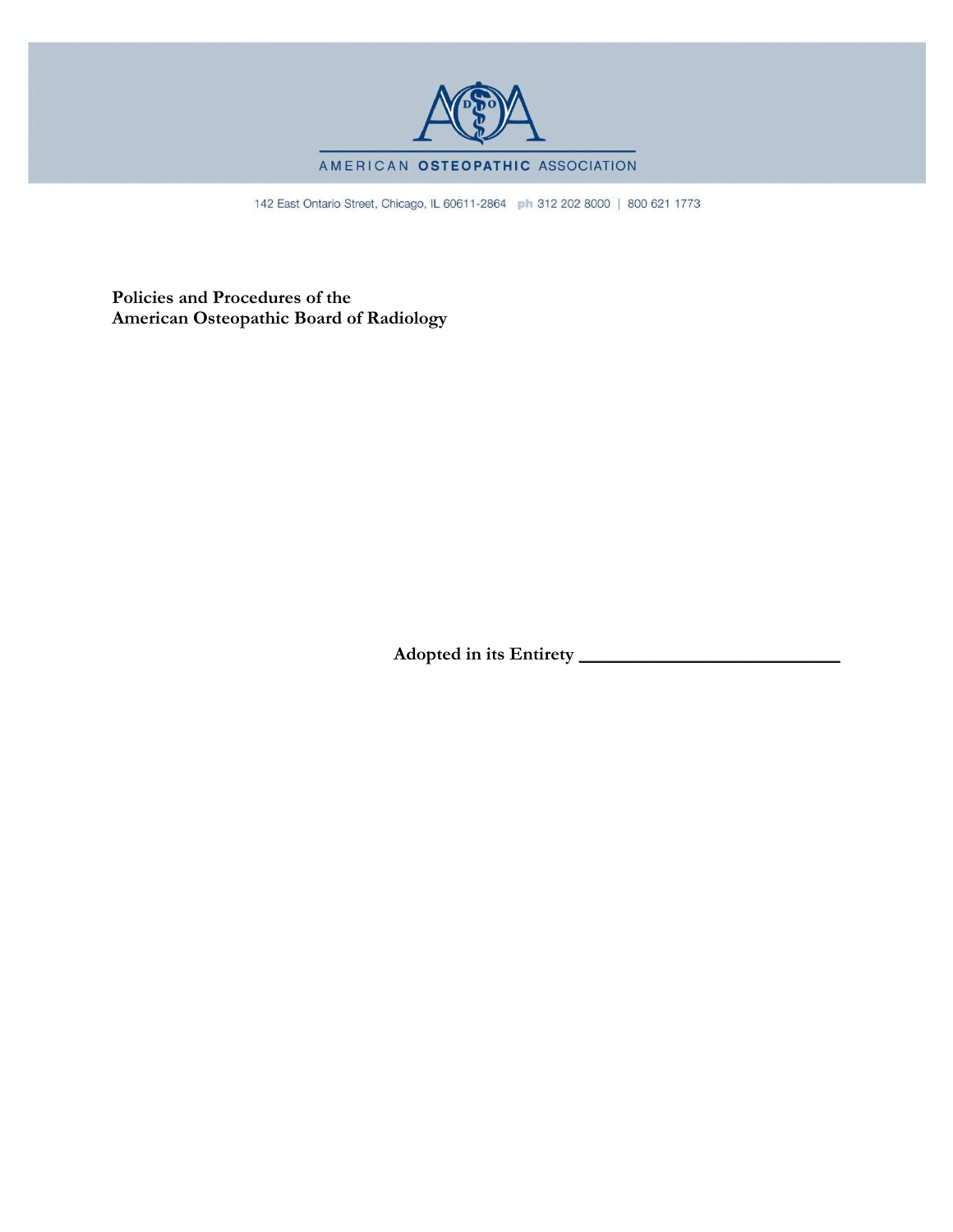## **CONTENTS**

| Article<br>Τ   |  |
|----------------|--|
| $\mathbf{I}$   |  |
| III            |  |
| IV             |  |
| $\rm V$        |  |
| VI             |  |
| <b>VII</b>     |  |
| <b>VIII</b>    |  |
| IX             |  |
| X              |  |
| XI             |  |
| XII            |  |
| XIII           |  |
| Appendix<br>A  |  |
| B              |  |
| $\overline{C}$ |  |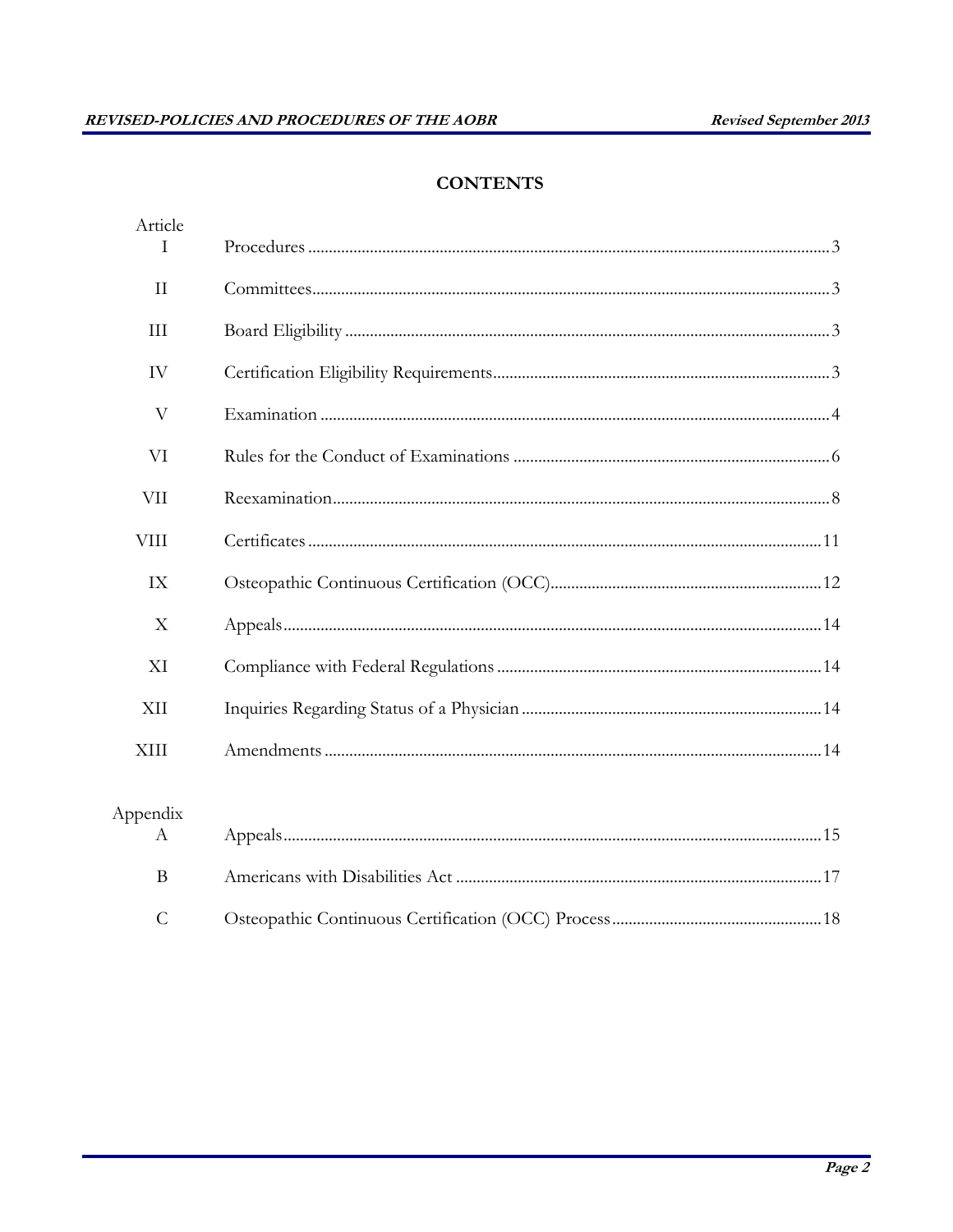## **POLICIES AND PROCEDURES OF THE AMERICAN OSTEOPATHIC BOARD OF RADIOLOGY**

## **Article I. Procedures**

To expedite and direct its activities, the American Osteopathic Board of Radiology (hereinafter also referred to as **"**the Board**"** or AOBR) shall place into effect this set of Policies and Procedures.

This document is in addition to, and based upon, the American Osteopathic Association (AOA) Procedures of the Bureau of Osteopathic Specialists and AOA Specialty Certifying Boards (*"Policies and Procedures of the BOS")* and the Bylaws of the Board.

### **Article II. Committees**

Board committees will be established and administered as denoted in the Bylaws of the Board.

## **Article III. Board Eligibility**

The AOBR will follow the board eligibility process and procedure as outlined in Article VIII of the *Policies and Procedures of the BOS.*

### **Article IV. Certification Eligibility Requirements**

### Section 1. Eligibility Criteria

To be eligible to receive certification from the AOA through the AOBR, applicants for examination for certification are required to file an application which shall set forth their qualifications for examination. Applicants must demonstrate:

- A. The minimum requirements for AOA board certification outlined in Article IX of the *Policies and Procedures of the BOS.*
- B. Four (4) or more years of AOA-approved training in diagnostic radiology; or
- C. Four (4) or more years of AOA-approved training in radiation oncology; or
- D. One (1) years or more of AOA-approved training in a subspecialty of diagnostic radiology: vascular and interventional radiology, neuroradiology and pediatric radiology, following successful completion of an AOA-approved diagnostic radiology residency for candidates seeking certification of added qualifications.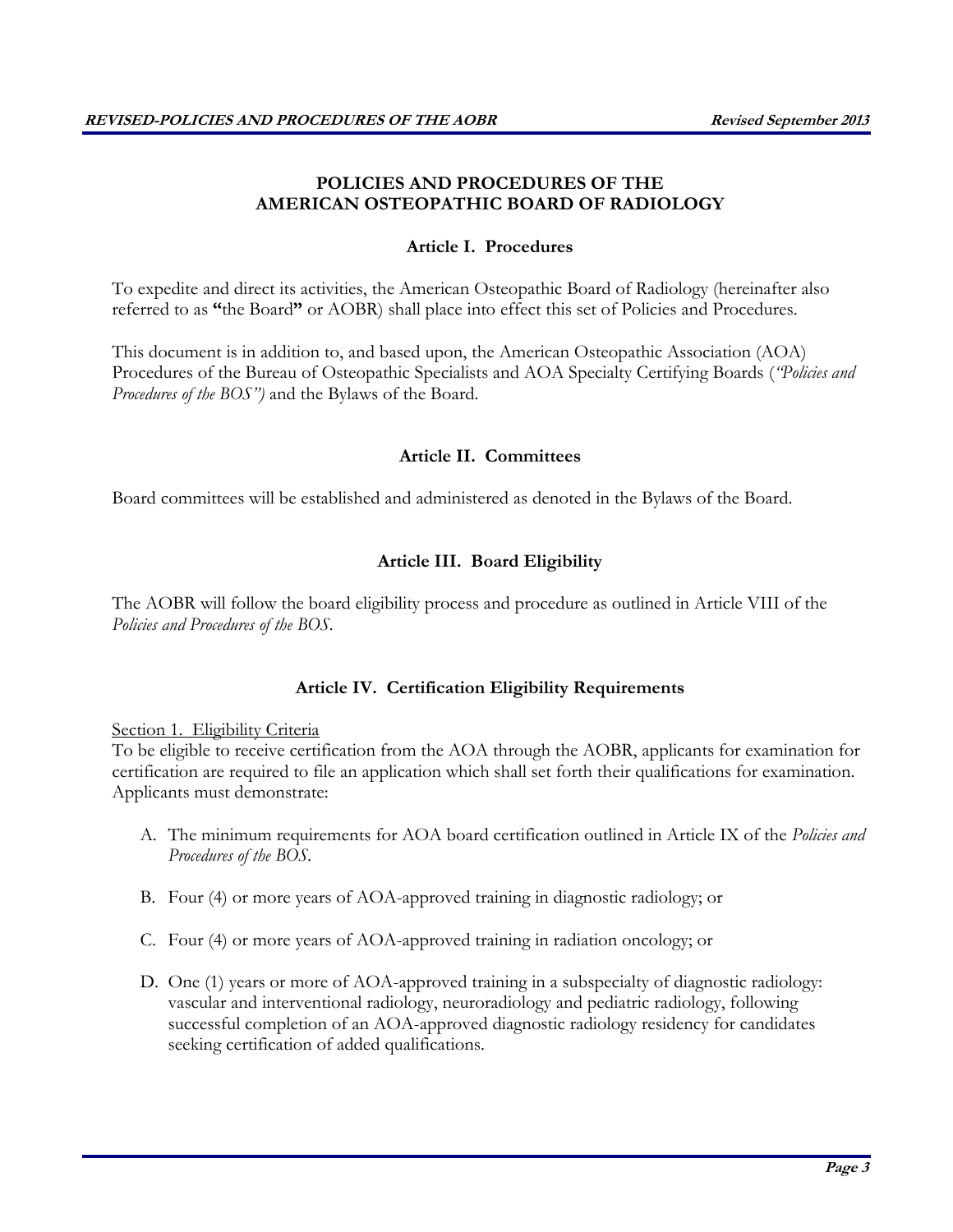## Section 2. Additional Certification Requirements

Subject to the recommendation of the BOS and to the approval of the AOA Board of Trustees, the AOBR may require such further training and/or practice in each of the specialties or subspecialties coming under its jurisdiction as, in its judgment, such subspecialty may require, provided that the additional requirement for each specialty or subspecialty is clearly set forth in the Policies and Procedures of the Board. Additions to training and/or practice requirements shall go into effect one (1) year subsequent to the announcement of such change.

### Section 3. Licensure Requirement

An applicant for certification that has a restricted license may petition the Board for the ability to enter the certification process based upon review of the reason for licensure restriction.

### Section 4. - Application Requirements

A typewritten or computer generated application, fee, and release statement must be on file with the Secretary-Treasurer and approved by the Credentials Committee preceding the next examination meeting of the Board. All materials submitted by the applicant shall remain the property of the Board.

### Section 5. - Training Requirements

The candidate shall provide documentary evidence of the required minimum number of years of AOAapproved residency training in the specialty or subspecialty for which certification is being sought. This training shall include:

- A. Advanced study in the sciences: anatomy, physiology, biochemistry, pathology, pharmacology, radiophysics, radiobiology, and such other basic sciences as are necessary to a mature and comprehensive understanding of the prevention, diagnosis, therapy and management of the disorders involved in radiology.
- B. Active experience in the diagnosis and treatment in such amount and diversity that it will assure adequate training in the specialty.

## **Article V. Examination**

### Section 1. General Examination Information

Following satisfactory compliance with the prescribed requirements for examination, the applicant is required to pass appropriate examinations planned to evaluate an understanding of the scientific bases of the problems involved in the specialty of diagnostic radiology or the specialty of radiation oncology, or the subspecialties of vascular and interventional radiology, neuroradiology and pediatric radiology, familiarity with the current advances, possession of sound judgment and of a high degree of skill in the diagnostic and therapeutic procedures involved in the practice of the appropriate specialty or subspecialty.

A. Written and oral/image interpretation examinations shall be conducted and required in the case of each diagnostic radiology applicant. The applicant must successfully pass both the written physics of medical imaging, biological effects and safety examination and the written diagnostic imaging examination before he/she will be eligible to take the oral examinations.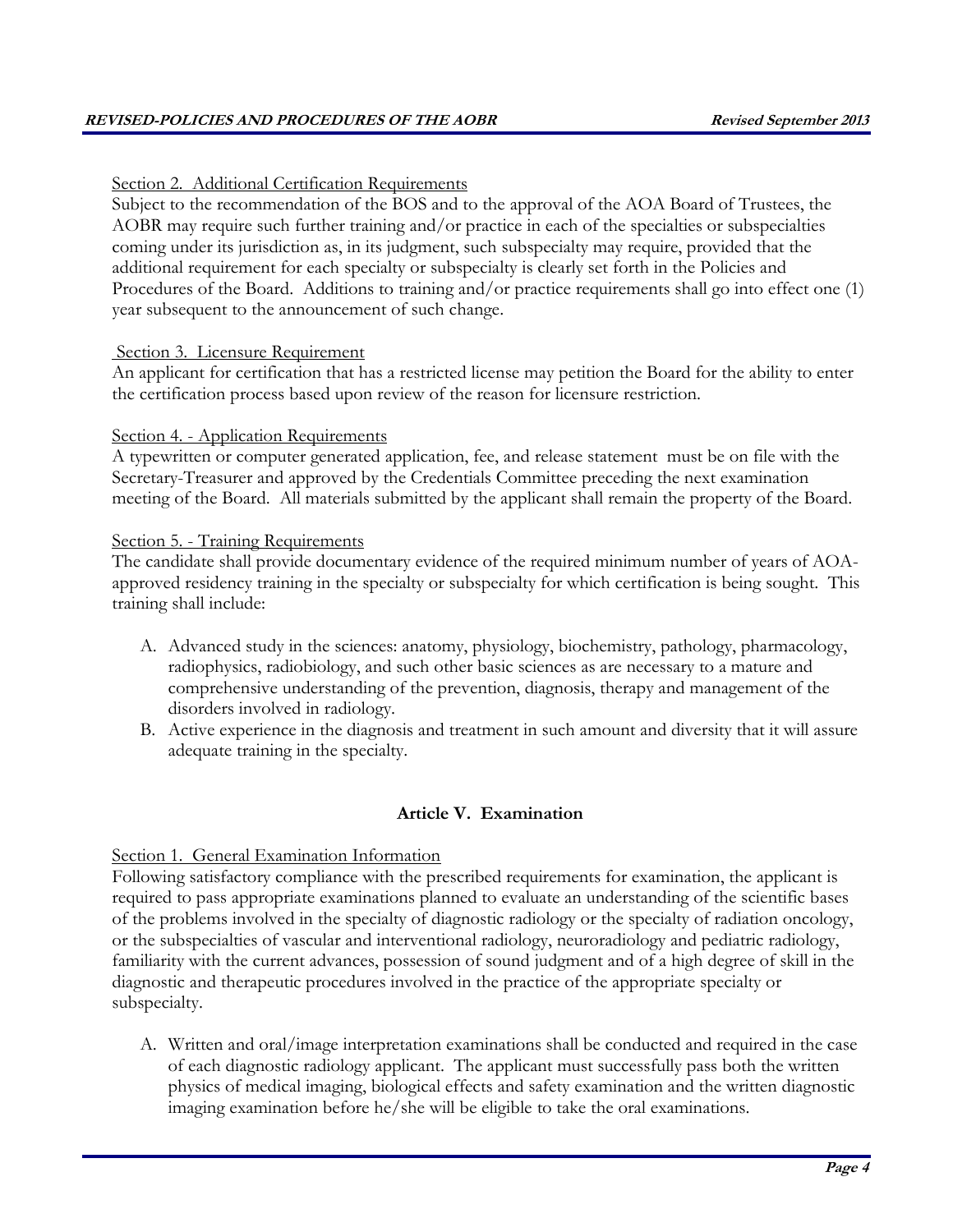- B. Written and oral/clinical management examinations shall be conducted and required in the case of each radiation oncology applicant. The applicant must successfully pass the written examinations before he/she will be eligible to take the oral examinations.
- C. An oral/image interpretation examination shall be conducted and required in the case of each candidate for certification of added qualifications.

Section 2. Examinations

Examinations will be offered as follows:

- A. Diagnostic Radiology
	- 1. Part 1—Physics—Written is offered to residents in the second year of training or thereafter.
	- 2. Part II—Diagnostic Imaging--Written is offered to residents in the third year of training or thereafter.
	- 3. Part III—Diagnostic Radiology—Oral is offered to residents in the fourth and final year of training or thereafter who have passed the written examinations.
- B. Radiation Oncology
	- 1. Written examinations (Part I-Radiobiology, Part II-Physics, And Part III-Clinical) are offered to residents in the fourth and final year of training or thereafter.
	- 2. Part IV-Oral examinations are offered to residents in the fourth and final year of training or thereafter who have passed the written examinations.
- C. Certification of Added Qualifications
	- 1. In the final year of subspecialty training or thereafter, an oral examination is offered to applicants certified in diagnostic radiology.
	- 2. Examinations conducted in a subspecialty shall only be given upon notice of satisfactory completion of the examinations conducted in the specialty of diagnostic radiology.

### Section 3 Examination Opportunities

The AOBR Policy and Procedure for re-examination is found in Article VII of this document.

## Section 4. Examination Fees

- A. The applicant shall make written application on a form provided by the Secretary-Treasurer of the Board. The total fee for examination in diagnostic radiology, radiation oncology or CAQ shall be determined by the Board.
- B. The application fee shall be retained by the Board and is non-refundable if the applicant is denied examination or withdraws.
- C. If an applicant fails any part of the examination for certification, the fee for reexamination shall be determined by the Board.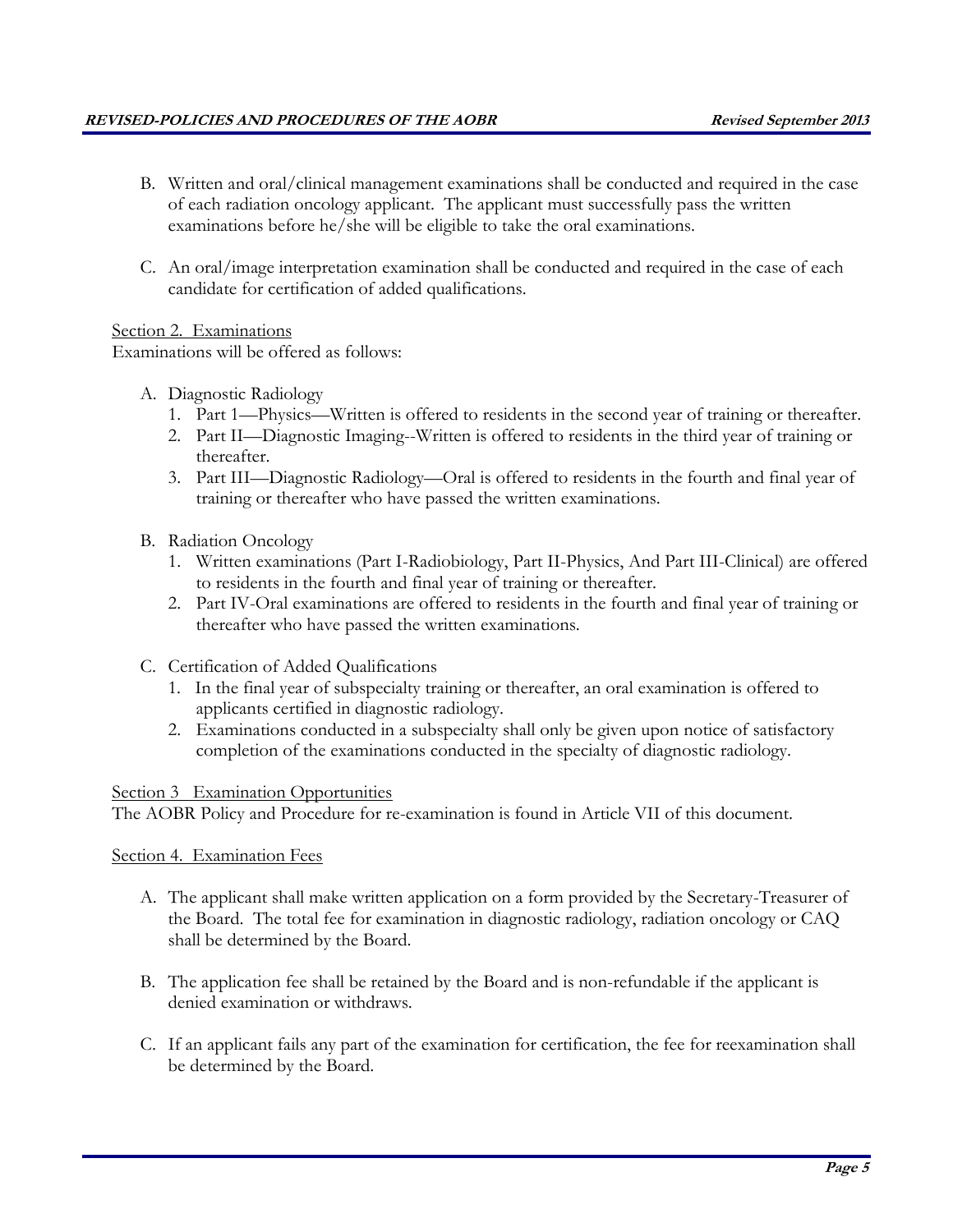## **Article VI. Rules for the Conduct of Examinations**

### Section 1. - Examination

The following rules shall govern all examinations in the specialties and subspecialties coming under the jurisdiction of the Board.

- A. Emphasis should be placed on obtaining a clear idea of the applicant's ability, capability, and attainments.
- B. Each applicant should be thoroughly acquainted with the definition of the specialty or subspecialty in which he/she is being examined, the scope of practice that it covers, and thoroughly acquainted with the Code of Ethics of the AOA.
- C. Candidates will not be permitted to review past examinations or questions at any time.
- D. Item writers/reviewers who have participated in the development of an examination are not eligible to take that examination for a period of two (2) years.
- E. There shall be two (2) parts to each examination in a specialty under the jurisdiction of the Board:
	- 1. Diagnostic Radiology
		- a. Review of credentials
		- b. Written and oral/image interpretation examinations
	- 2. Radiation Oncology
		- a. Review of credentials
		- b. Written and oral/clinical management examinations
- F. In the subspecialties of diagnostic radiology there shall be the following parts to each examination:
	- 1. Vascular and Interventional Radiology
		- a. Review of credentials
		- b. Oral/image interpretation examination
	- 2. Neuroradiology
		- a. Review of credentials
		- b. Oral/image interpretation examination
	- 3. Pediatric Radiology
		- a. Review of credentials
		- b. Oral/image interpretation examination

### Section 2. Rules Governing the Examination

A. Examination of credentials is conducted by the Credentials Committee of the Board prior to the examination meeting.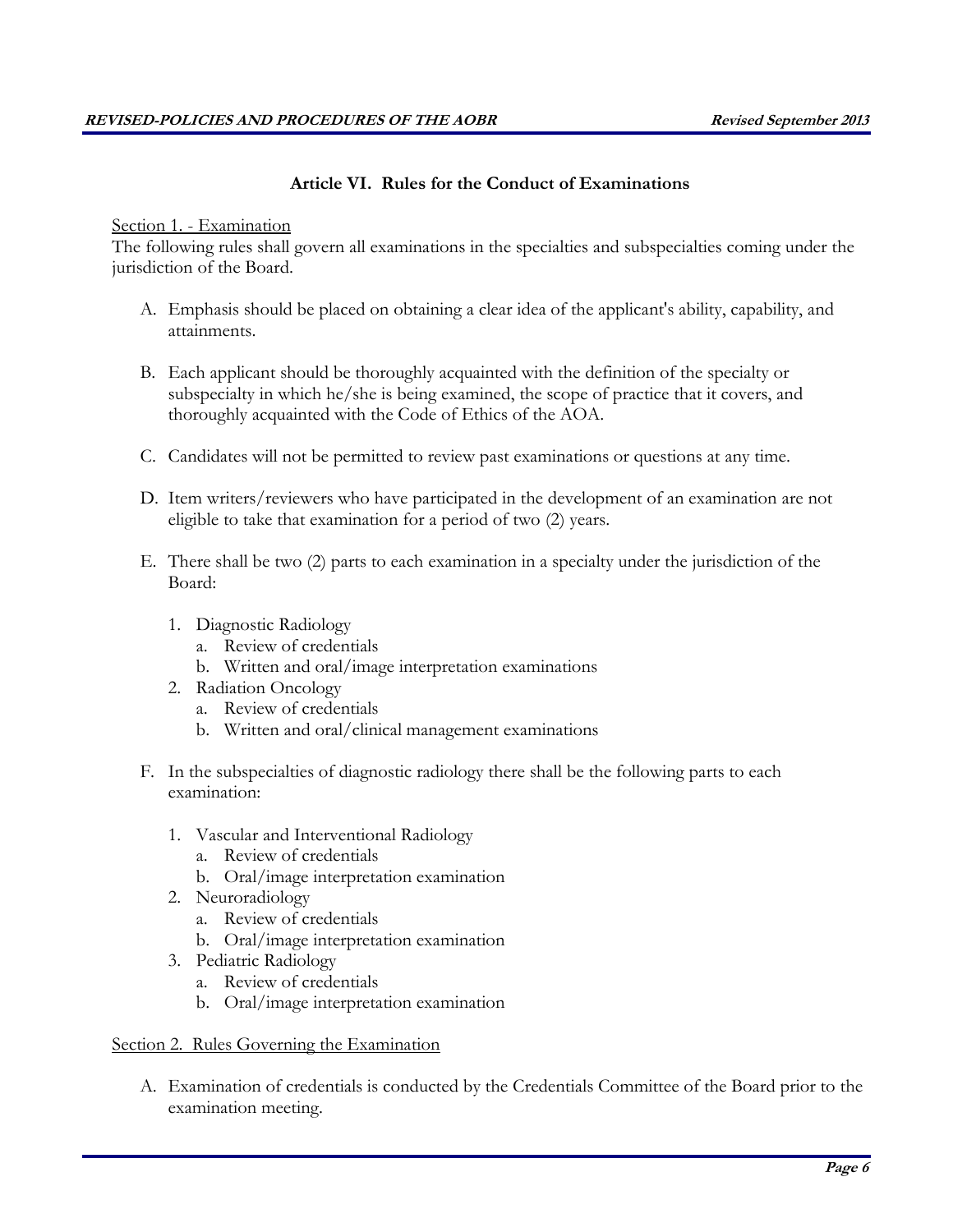- B. Examinations shall consist of as many parts as are required by the Board.
- C. Applicants for certification in diagnostic radiology shall be examined in:
	- 1. Physics of Medical Imaging, Biological Effects and Safety
		- a. Radiological Physics (Radiation Production and Interaction With Matter)
		- b. Radiation Biology (Health Effects)
		- c. Radiation Safety and Protection
		- d. Radiological Imaging (Radiography, Fluoroscopy, CT, and Mammography)
		- e. Ultrasound
		- f. MRI
		- g. Nuclear Medicine
		- h. Quality Control
		- i. Clinical Use of Unsealed Byproduct Material for which a Written Directive is Required
	- 2. Diagnostic Imaging
		- a. Neuroradiology
		- b. Vascular/Interventional Radiology
		- c. Cardiopulmonary
		- d. Genitourinary Tract
		- e. Ultrasound
		- f. Breast Radiology
		- g. Gastrointestinal Tract
		- h. Musculoskeletal
		- i. Pediatric Radiology
		- j. Nuclear Medicine
- D. Applicants for certification in radiation oncology shall be examined in:
	- 1. Radiobiology
	- 2. Physics
	- 3. Clinical
		- a. Gastrointestinal Tract
		- b Gynecological Malignancies
		- c Genitourinary Tract
		- d Lymphoma/Leukemia
		- e Head, Neck and Skin
		- f Breast
		- g Central Nervous System and Pediatric Malignancies
		- h Lung And Mediastinum, Soft Tissue and Bone
- E. Applicants for certification of added qualifications in one (1) of the subspecialties of diagnostic radiology shall be examined in:
	- 1. Anatomy and physiology
	- 2. Methods of examination
	- 3. Technique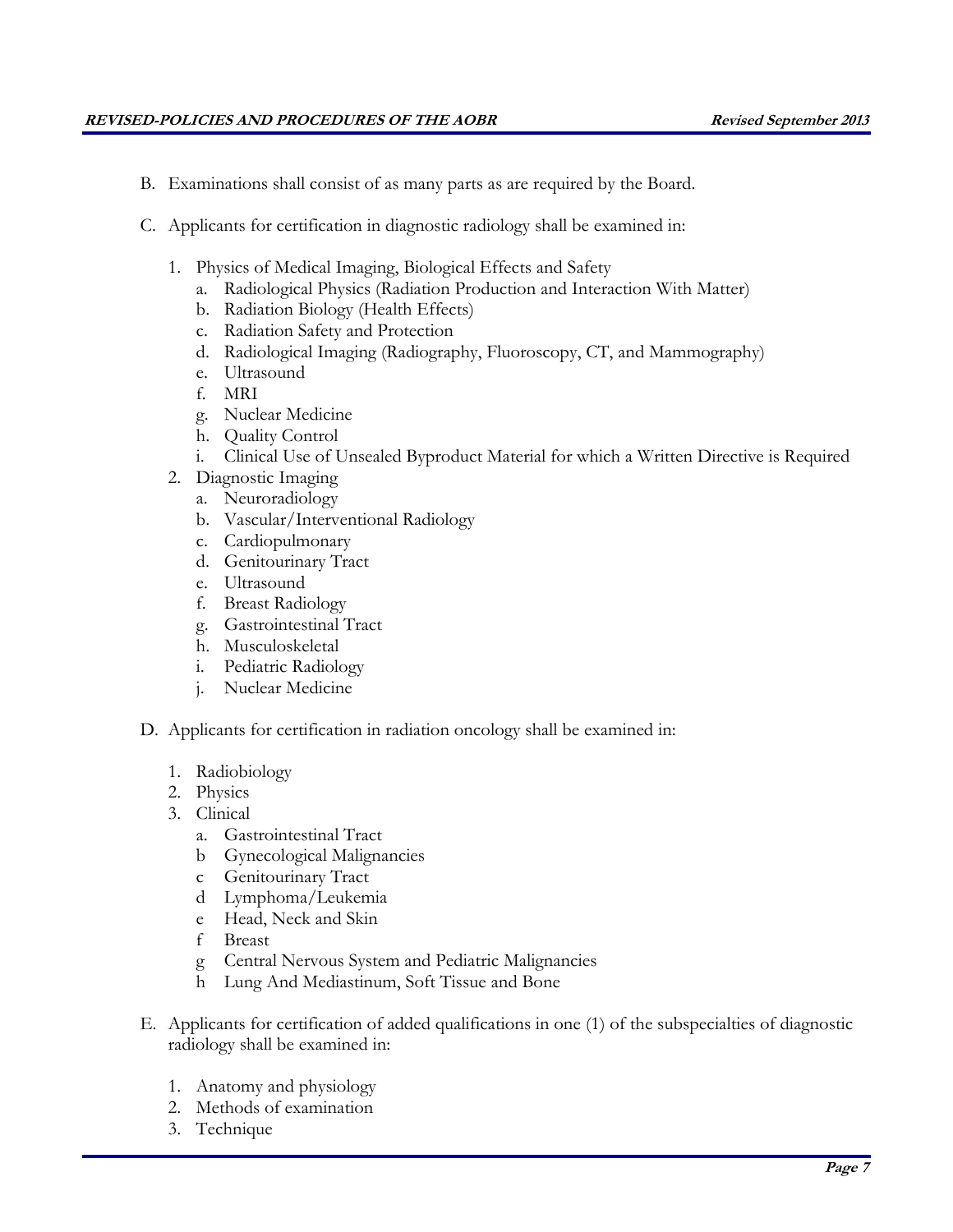- 4. Indications and contraindications
- 5. Pharmacology of contrast agents, where applicable
- 6. Radiation safety and protection
- 7. Elements of normal and abnormal interpretation applicable to the individual subspecialty
- F. The cases used in the image interpretation examinations shall cover the entire specialty and/or subspecialties. A sufficient number of cases shall be used for each anatomical division of the body covering both normal and pathological conditions. Grading in this examination is based upon the applicant's approach to the image and his/her final summation. Practical questions may be interjected to evaluate applicant's ability. This examination may be conducted with one (1) or more examiners for each applicant.

## Section 3. Notification to Applicants

Following the examinational meeting of the Board, the Secretary-Treasurer shall notify each applicant of the results of the examination and inform the applicant that the action of the Board is subject to the final approval of the BOS**.** The AOBR will follow the procedures outlined in Article X of the *Policies and Procedures of the BOS.*

## **Article VII. Reexamination**

### Section 1 - Diagnostic Radiology

A. Written Examination - Part I and Part II

A candidate must pass Part I-Physics-Written And Part II-Diagnostic Imaging-Written for admission to the oral examinations. A candidate will have three (3) consecutive opportunities to appear for and pass or condition the written examinations. The candidate's first scheduled examination in diagnostic imaging will represent his/her first opportunity. Failure to accept an appointment, cancellation of an appointment or failure to appear for a scheduled written examination will be regarded as one (1) of the three (3) opportunities.

A candidate who fails an examination may be reexamined in one (1) year.

1. Failures

If after three (3) opportunities a candidate fails to pass Part I-Physics and Part II-Diagnostic Imaging-Written, he/she must submit a new application, fee and appropriate documentation in effect at that time and will be required to repeat both written examinations, i.e. Part I-Physics and Part II-Diagnostic Imaging. Failure to accept an appointment, cancellation of an appointment or failure to appear for a scheduled examination will be regarded as one (1) of the three (3) opportunities.

2. Conditions

A candidate is identified as conditioning if he/she passes Part II-Diagnostic Imaging but fails Part I-Physics. A candidate conditioning has three (3) additional consecutive opportunities to pass the failed examination. If after three (3) opportunities the candidate fails to pass the examination, he/she must submit a new application, fee and appropriate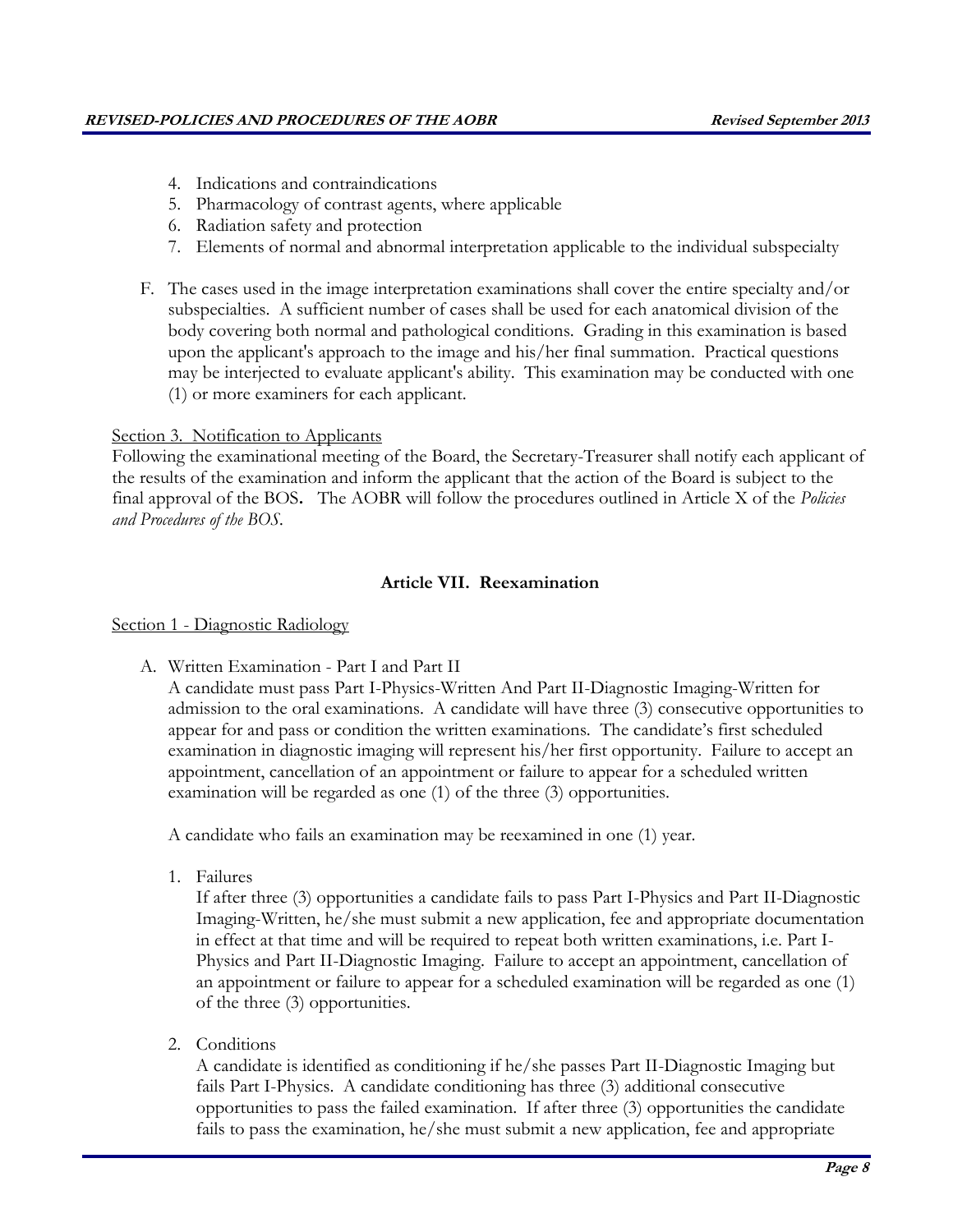documentation in effect at that time and will be required to repeat both written examinations, i.e. Part I-Physics And Part II-Diagnostic Imaging. Failure to accept an appointment, cancellation of an appointment, or failure to appear for a scheduled examination will be regarded as one (1) of the three (3) opportunities.

B. Oral Examinations - Part III

A candidate who has passed the written examinations will have three (3) consecutive opportunities to appear for and pass or condition the oral examinations, beginning with the oral examinations for which he/she is first declared admissible. Failure to accept an appointment, cancellation of an appointment or failure to appear for a scheduled oral examination will be regarded as one (1) of the three (3) opportunities.

1. Failures

The oral examinations consist of ten sections. A candidate who fails to pass at least seven oral sections at a single sitting must repeat the complete oral examinations at the next scheduled date. If after three (3) opportunities the candidate fails to pass or condition the oral examinations, he/she must submit a new application, fee and appropriate documentation in effect at that time and will be required to repeat the entire examination in diagnostic radiology, Part I-Physics and Part II-Diagnostic Imaging Written Examinations and Part III-Oral Examination. Failure to accept an appointment, cancellation of an appointment or failure to appear for a scheduled examination will be regarded as one (1) of the three (3) opportunities.

2. Conditions

A candidate is identified as conditioning if he/she passes a minimum of seven of the ten oral sections. A candidate conditioning will have three (3) additional consecutive opportunities to appear for and pass the failed sections. If after three (3) opportunities the candidate fails to pass all sections, he/she must submit a new application, fee and appropriate documentation in effect at that time and will be required to repeat the entire oral examinations in diagnostic radiology at the next opportunity. Failure to accept an appointment, cancellation of an appointment or failure to appear for a scheduled examination will be regarded as one (1) of the three (3) opportunities.

### Section 2 - Radiation Oncology

A. Written Examinations - Parts I, II, and III

A candidate must pass all three (3) examinations (Part I-Radiobiology, Part II-Physics, and Part-III-Clinical) of the written examinations for admission to the oral examinations. A candidate will have three (3) consecutive opportunities to appear for and pass or condition the written examinations. The candidate's first scheduled examination will represent his/her first opportunity. Failure to accept an appointment, cancellation of an appointment or failure to appear for a scheduled written examination will be regarded as one (1) of the three (3) opportunities.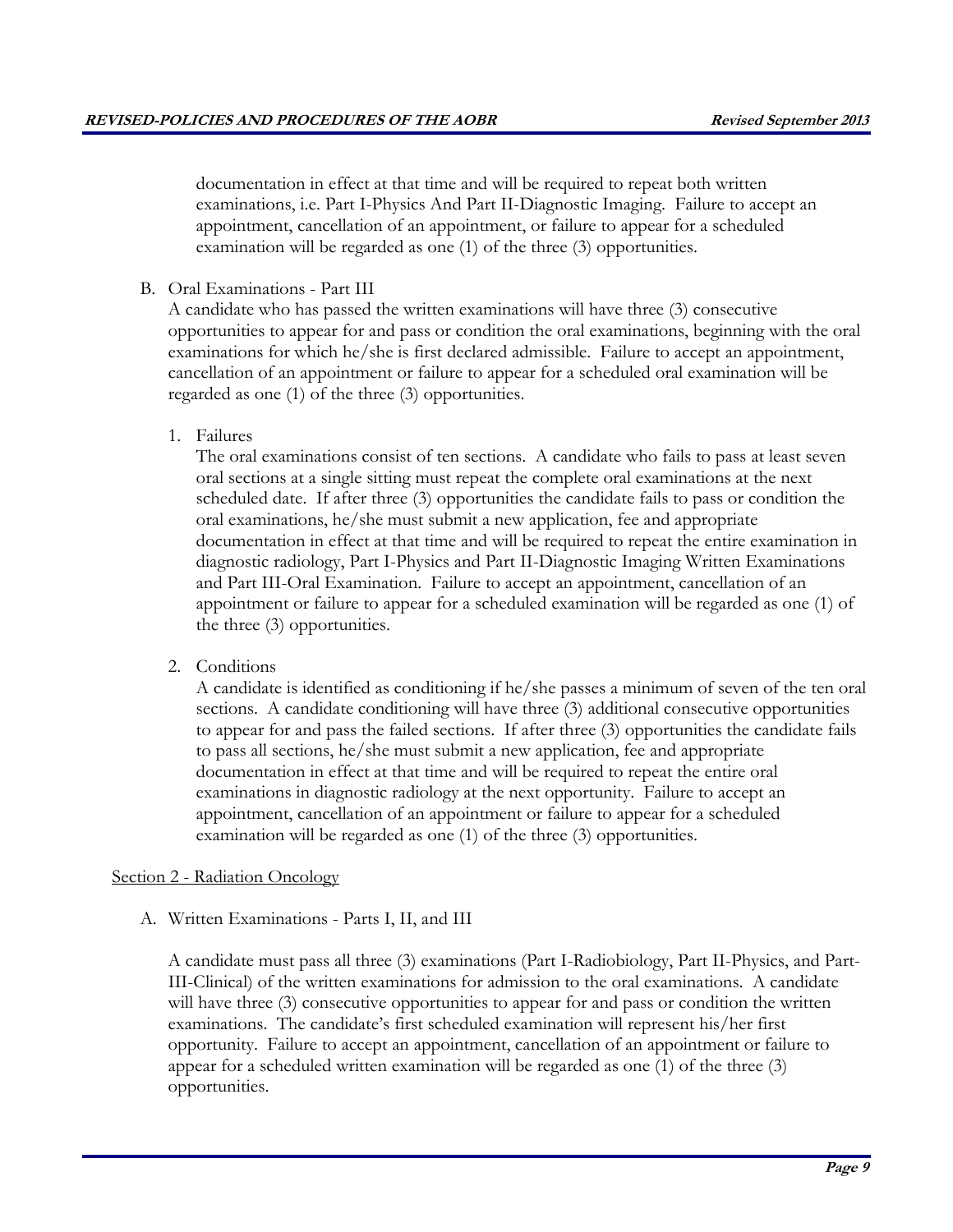A candidate who fails an examination may be reexamined in one (1) year.

1. Failures

A candidate failing two (2) or more written examinations at any examination sitting must repeat the entire examination at the next consecutive examination. If after three (3) opportunities a candidate fails to pass at least two (2) of the examinations at a single sitting, he/she must submit a new application, fee and appropriate documentation in effect at that time and will be required to repeat all three (3) sections of the written examinations**,** i.e. Part I-Radiobiology, Part II-Physics, And Part-III-Clinical. Failure to accept an appointment, cancellation of an appointment or failure to appear for a scheduled examination will be regarded as one (1) of the three (3) opportunities.

2. Conditions

A candidate is identified as conditioning if he/she passes two (2) of the three (3) examinations at a single sitting. A candidate conditioning has three (3) additional consecutive opportunities to pass the failed examination. If after three (3) opportunities the candidate fails to pass the examination, he/she must submit a new application, fee and appropriate documentation in effect at that time and will be required to repeat all three (3) written examinations**,** i.e. Part I-Radiobiology, Part II-Physics, and Part-III-Clinical. Failure to accept an appointment, cancellation of an appointment, or failure to appear for a scheduled examination will be regarded as one (1) of the three (3) opportunities.

B. Oral Examinations – Part IV

A candidate who has passed the written examinations will have three (3) consecutive opportunities to appear for and pass or condition the oral examinations, beginning with the oral examinations for which he/she is first declared admissible. Failure to accept an appointment, cancellation of an appointment or failure to appear for a scheduled oral examination will be regarded as one (1) of the three (3) opportunities.

1. Failures

The oral examination consists of eight (8) sections. A candidate who fails to pass at least six (6) oral sections at a single sitting must repeat the complete oral examinations at the next scheduled date. A candidate will have three (3) consecutive opportunities to appear for and pass or condition the oral examinations. If after three (3) opportunities a candidate fails to pass or condition the oral examinations, he/she must submit a new application, fee and appropriate documentation in effect at that time and will be required to repeat the complete examination in radiation oncology, i.e. Part I-Radiobiology-Written, Part II-Physics-Written, Part III-Clinical-Written and Part IV-Radiation Oncology-Oral Examination. Failure to accept an appointment, cancellation of an appointment or failure to appear for a scheduled examination will be regarded as one (1) of the three (3) opportunities.

2. Conditions

A candidate is identified as conditioning if he/she passes a minimum of six (6) of the eight (8) oral sections. A candidate conditioning will have three (3) additional consecutive opportunities to appear for and pass the failed sections. If after three (3) opportunities the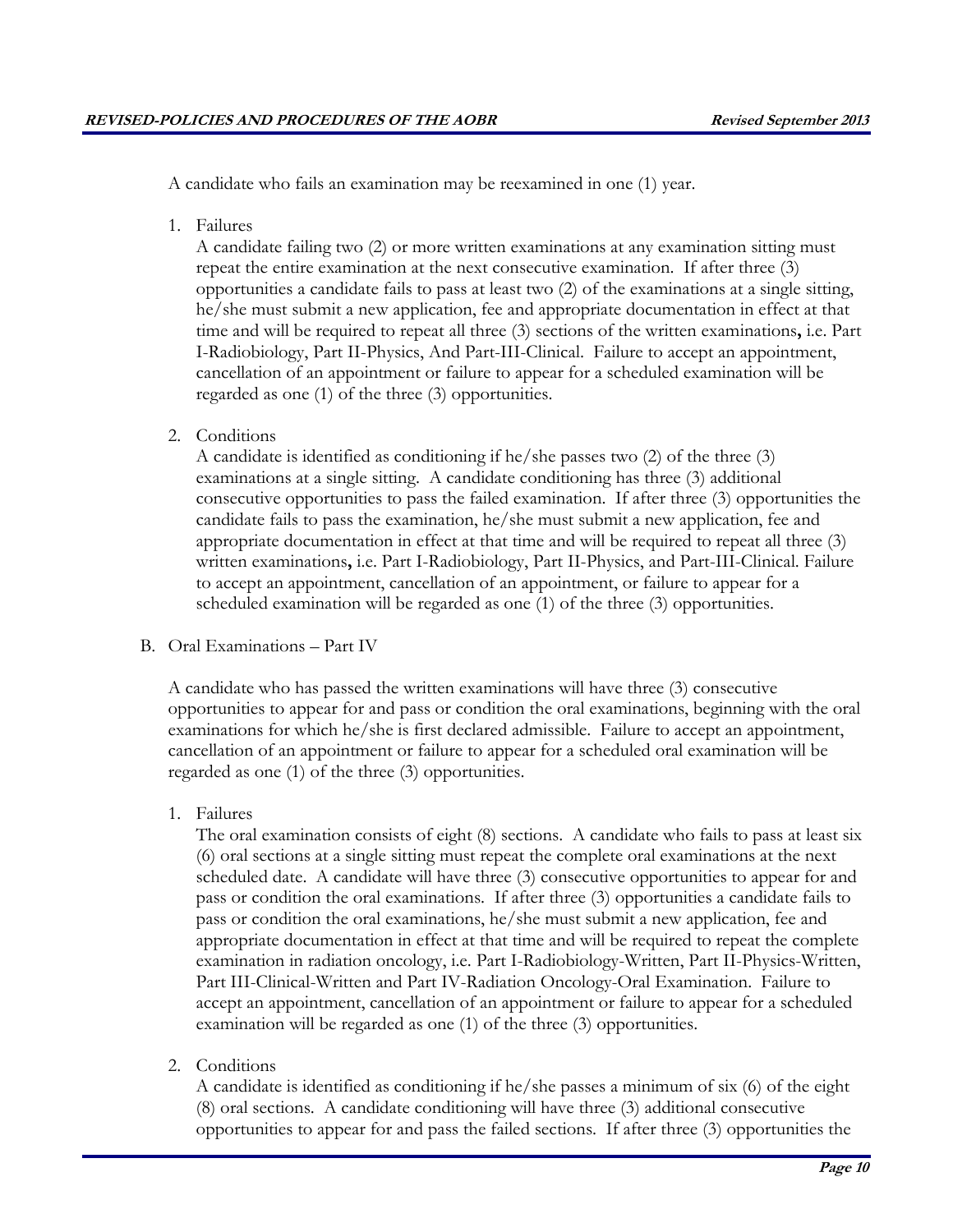candidate fails to pass all sections, he/she must submit a new application, fee and appropriate documentation in effect at that time and will be required to repeat the entire oral examinations in radiation oncology at the next opportunity. Failure to accept an appointment, cancellation of an appointment or failure to appear for a scheduled examination will be regarded as one (1) of the three (3) opportunities.

### Section 3. Certification of Added Qualifications

A candidate will have three (3) consecutive opportunities to appear for and pass the oral CAQ examination. The candidate's first scheduled examination will represent his/her first opportunity. If a candidate fails to pass the oral examination after three (3) attempts, he/she must submit a new application, fee and appropriate documentation in effect at that time. Failure to accept an appointment, cancellation of an appointment or failure to appear for a scheduled examination will be regarded as one (1) of the three (3) opportunities.

## Section 4. Examination Reentry

To reenter the examination process, if eligible, a candidate must reregister by submitting a new application and documentation as described in Article V. All materials submitted by the applicant shall remain the property of the Board.

## Section 5. Cancellation

Cancellation is defined as canceling one (1) of the three (3) consecutive examination opportunities. Failure to appear for a scheduled examination will be regarded as a cancellation. A cancellation fee will be charged for any cancellation received up to 20 days prior to the first day of any examination. This fee represents administrative costs to the Board. Cancellation less than 20 days prior to the first day of any examination will result in forfeiture of the entire examination fee.

### Section 6. Withdrawal

Withdrawal is defined as withdrawing from the examination process. A new application, fee and appropriate documentation in effect at that time must be filed for future examination. In the event of withdrawal of an application, an administrative fee will be charged and the balance of the examination fee will be refunded.

## **Article VIII. Certificates**

## Section 1. Process

The AOBR will issue and maintain certificates of certification and recertification in accordance with the *Policies and Procedures of the BOS.* 

## Section 2. Certificate Dates – Primary Certification

The date carried by primary certification certificates shall correspond with the date on which successful completion of all Board requirements is confirmed by the Board. All primary certifications issued after 2001 shall be time-limited to ten (10) years. The certificate will expire on December 31 of the tenth year following issuance of the certificate. Lifetime primary certifications issued prior to this date without a time limit, will remain in effect.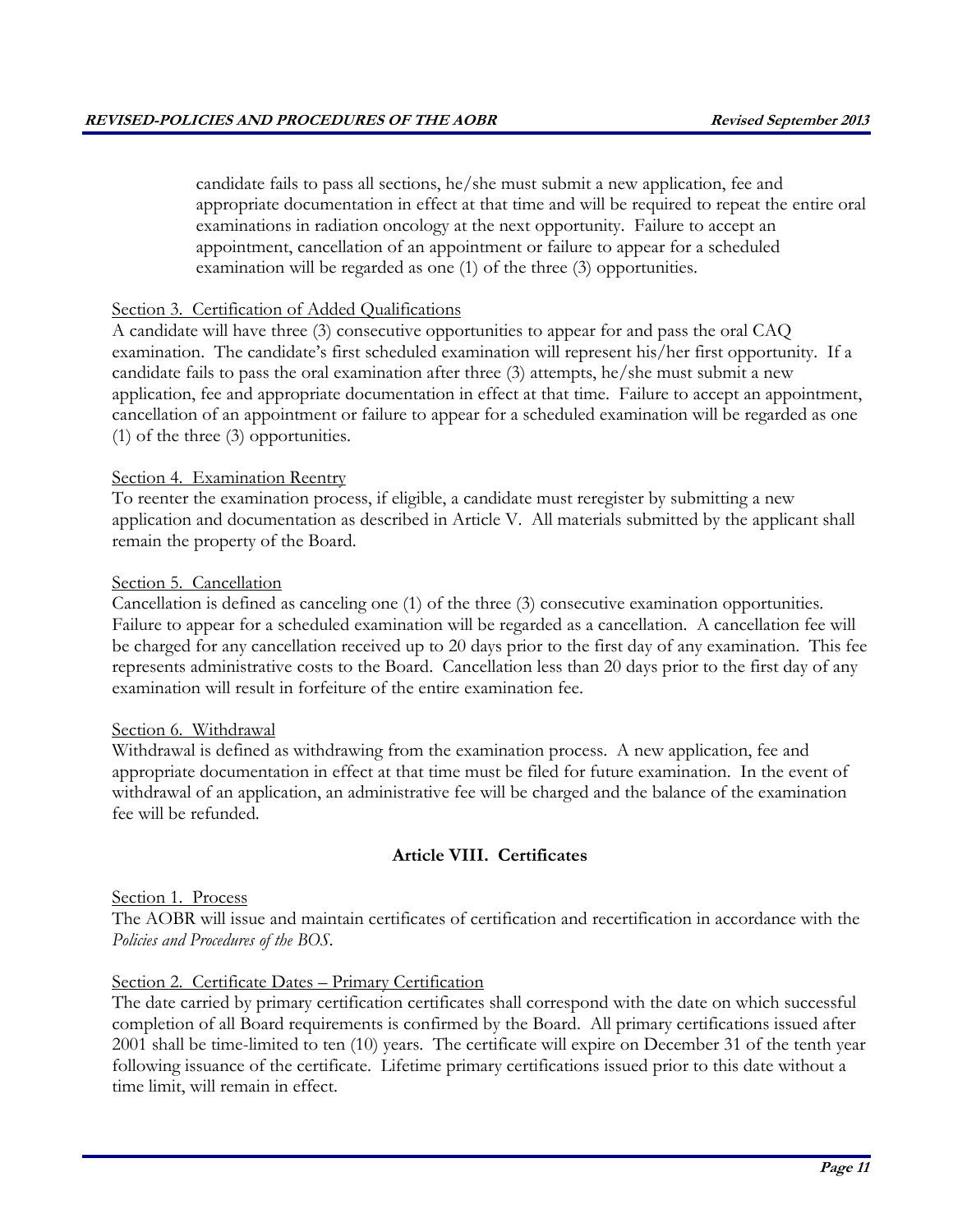Section 3. Certificate Dates – Certification of Added Qualifications

The date carried by certification of added qualifications (CAQ) certificates shall correspond with the date on which successful completion of all Board requirements is confirmed by the Board. All certification of added qualifications certificates issued after 2000 shall be time-limited to 10 years. The certificate will expire on December 31 of the tenth year following issuance of the certificate. Life-time certificates which were issued prior to this date without a time limit will remain in effect.

## Section 4. Certificate Dates – Recertification Certificates

The date carried by recertification certificates shall correspond with the date on which successful completion of all Board requirements is confirmed by the Board. All recertification certificates shall be time-limited to ten (10) years. The certificate will expire on December 31 of the tenth year following issuance of the certificate.

Section 5. - Inactivation, Revocation, Reinstatement, and Reactivation

The AOBR will follow the procedures regarding certificate inactivation, revocation, reinstatement and reactivation in accordance with Article XI of the *Policies and Procedures of the BOS.* 

## **Article IX. Osteopathic Continuous Certification (OCC)**

## Section 1.

Effective January 1, 2013, diplomates certified in Diagnostic Radiology or Radiation Oncology after 2001 and diplomates certified with a certification of added qualifications after 2000 in Nuclear Medicine, Body Imaging, Neuroradiology, Pediatric Radiology, or Vascular/Interventional Radiology are required to participate in OCC in order to maintain their board certification. OCC is available on a voluntary basis for those diplomates holding certificates issued prior to 2002 in the specialties of Radiology, Diagnostic Radiology, Roentgenology, Diagnostic Roentgenology, Radiation Oncology, or Radiation Therapy and certificates issued prior to 2001 in the subspecialties of Nuclear Medicine, Body Imaging, Neuroradiology, Pediatric Radiology, or Vascular/Interventional Radiology.

| Non-time-limited | • Primary Certification obtained prior to 2002   | Not required to participate |
|------------------|--------------------------------------------------|-----------------------------|
|                  | • CAQ obtained prior to 2001                     |                             |
| Time-limited     | • Primary Certification obtained in 2002 & after | Required to participate     |
|                  | • CAQ obtained in 2001 & after                   |                             |

OCC is a continuous certification process (see Appendix C) that advances quality and the lifelong learning and self-assessment of board certified specialty physicians by focusing on the core competencies of patient care, medical knowledge, practice-based learning and improvement, interpersonal and communication skills, professionalism and systems-based practice. The goals for OCC are to assure high standards for patient care; to provide physicians with the means to continually assess and improve their abilities; to assure stakeholders that physicians are being assessed by reliable and valid measures; and to be transparent to the public and communicate information about physicians' competence.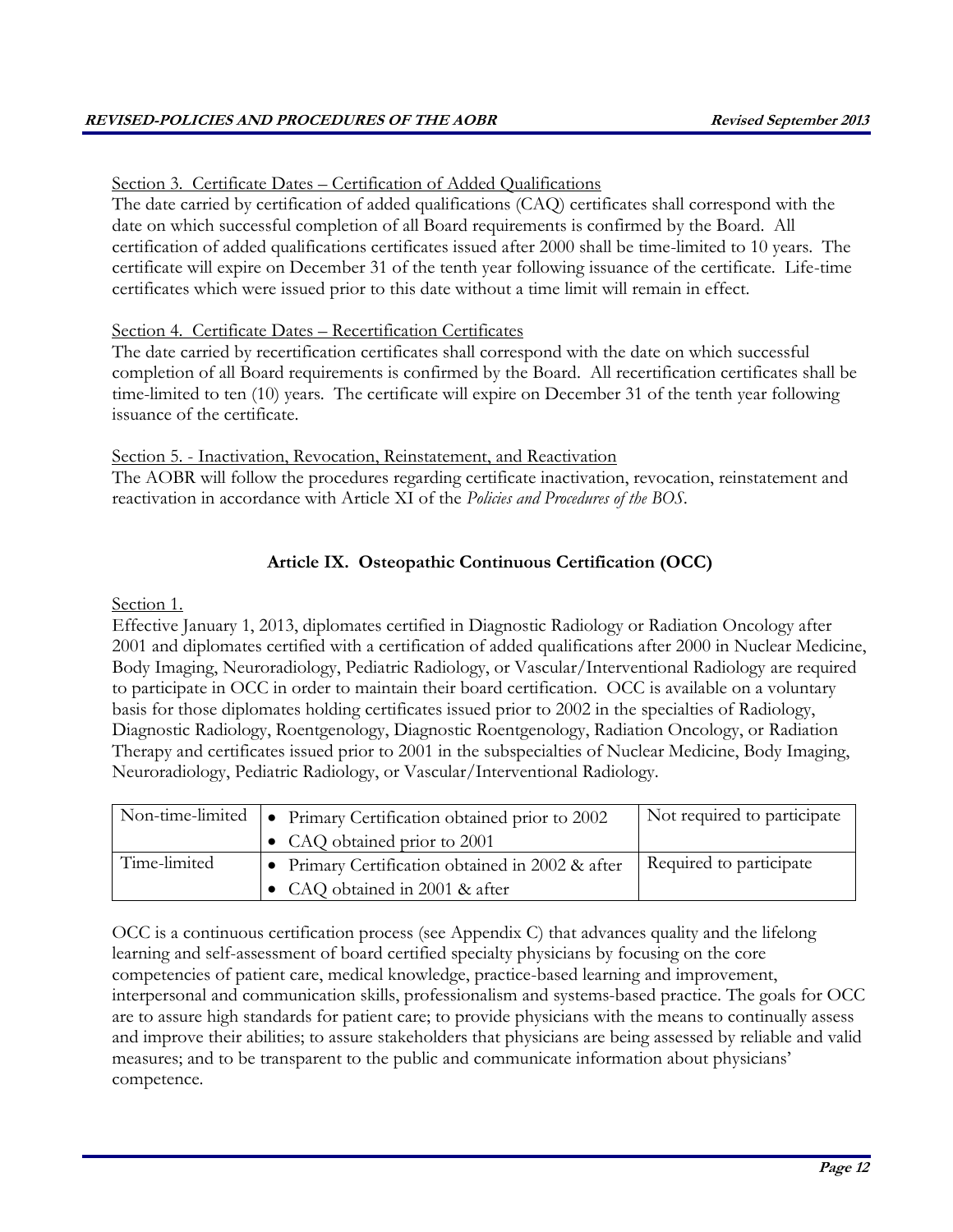## **Article X. Appeals**

### Section 1. Right of Appeal

If a candidate feels that the actions of the Board, with regard to any part of the examination, constitute unequal application of the regulations and requirements or standards, unwarranted discrimination, prejudice, unfairness or improper conduct of the examination, he/she has the right to appeal to this Board.

Section 2. Appeal Process An appeal to the Board must follow the process as outlined in the AOBR Appeal Policy (Appendix 1).

Section 3. Level of Appeal If the candidate is not satisfied with the results of an appeal before this Board, he/she has the right to further appeal to the Bureau of Osteopathic Specialists and the AOA Board of Trustees.

Section 4. Limitations During any level of appeal described above the candidate will not be allowed by this Board to review any previous examination items.

## **Article XI. Compliance with Federal Requirements**

The Board supports the intent of the Americans with Disabilities Act (ADA) and has adopted an ADA policy for candidates who meet ADA eligibility. The board will make a reasonable effort to provide qualified board candidates who have documented disabilities the necessary auxiliary aids and services that do not fundamentally alter the measurement of the skills or knowledge the board assessment process is intended to test or result in an undue burden. (Appendix 2)

Patient confidentiality as defined by the Health Information Portability and Accountability Act (HIPAA) will be maintained at all times in every exam administered by the AOBR.

## **Article XII. Inquiries Regarding Status of a Physician**

The AOBR will process inquiries regarding a physician's application and certification status as outlined in Article XIII, Section 13, of the *Policies and Procedures of the BOS.*

### **Article XIII. Amendments**

Amendments to the Policies and Procedures of the AOBR may be adopted for submission to the BOS for approval by the vote of a majority of the members of the board at any meeting, provided the proposed amendments have been submitted in print or electronic format to each member.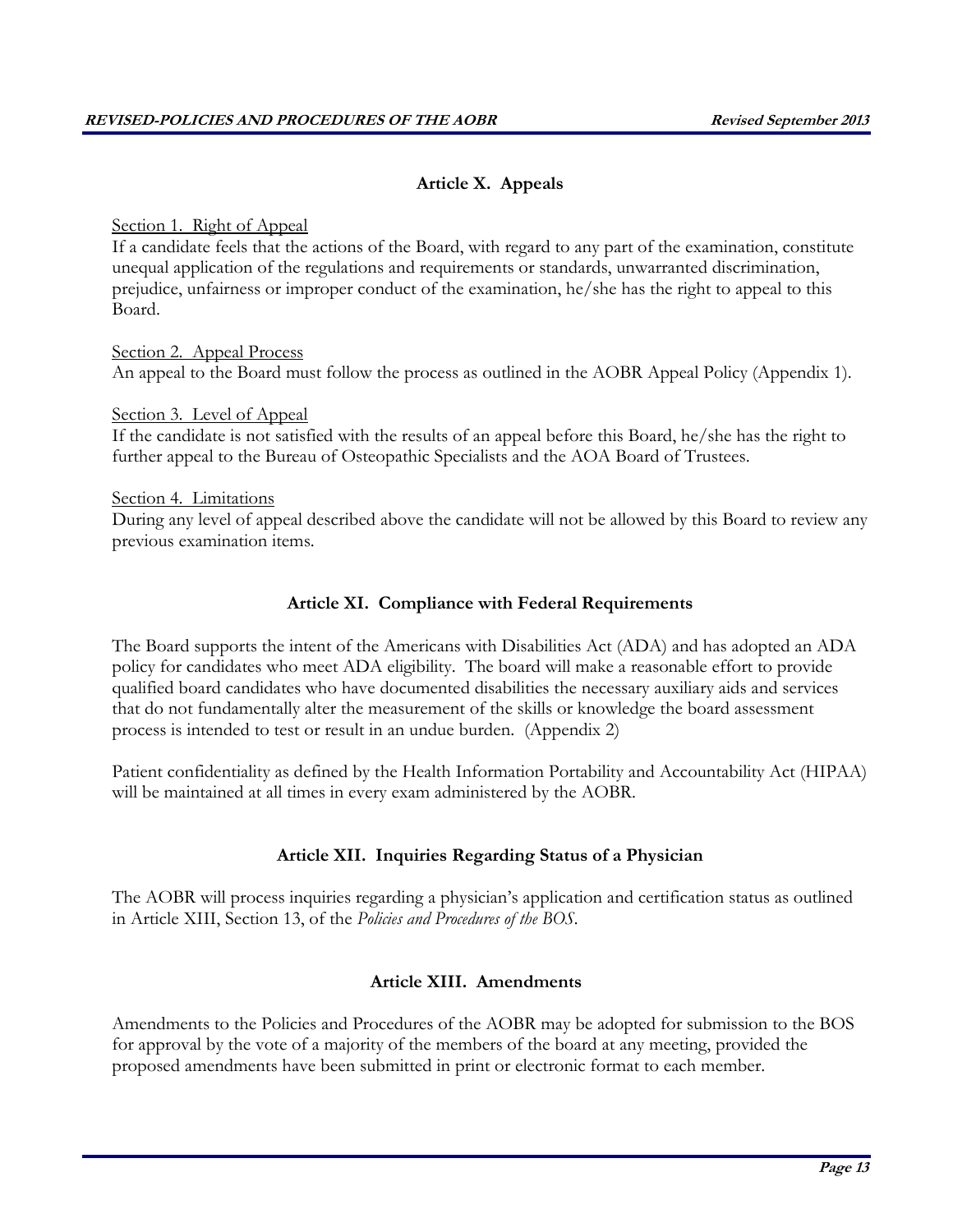## **APPENDIX A**

# **Appeal Policy**

Effective January 1, 2011

The American Osteopathic Board of Radiology (AOBR) is committed to assuring that aggrieved candidates for certification have access to an appeal process concerning the written and oral certification examinations. In accordance with the policies of the American Osteopathic Association (AOA) candidates may appeal decisions of the AOBR to the AOA's Bureau of Osteopathic Specialists (BOS). Thereafter, where necessary, candidates may appeal the decision of the BOS to the AOA Board of Trustees.

## BEFORE PURSING AN APPEAL WITH THE AOA, CANDIDATES MUST APPEAL DECISIONS TO THE AOBR IN ACCORDANCE WITH THE FOLLOWING POLICY.

# **Appeal Mechanism**

## **A. Scope of Appeal**

1) Appealable Issues

Candidates may appeal to the AOBR to raise concerns relative to the examination's administration (i.e., alleged bias/prejudice of a member of an examination team or failure to follow established examination procedures.)

### 2) Non-Appealable Issues

The AOBR will not consider appeals based on examination content, sufficiency or accuracy of answers given to examination questions, scoring of the examination, scoring of answers to individual questions, and/or the determination of the minimum passing score.

## **B. Procedure for Appeal**

## 1) Appeal Request Form

In order to appeal concerning the examination, a candidate must set forth the basis for his/her appeal on an Appeal Request Form and submit the Form to a member of the examination team. Appeal Request Forms will be provided to all certification candidates prior to the commencement of the examination. Additional copies of the Appeal Request Form will be available upon request to the examination team. The appellant must submit the completed Appeal Request Form to the examination team within **two hours** after he/she has completed the examination.

## 2) Late Appeals

All appeals submitted after the two hour deadline for submission of the Appeal Request Form will be denied.

3) Evaluation of Appeal

Each appeal submitted on an Appeal Request Form within two hours of completion of the examination will be considered by the AOBR Appeal Committee. A majority vote of the Committee will determine whether the AOBR accepts or denies the appeal.

## 4) Notification of Candidates

Candidates will be advised by the AOBR of the Appeal Committee's decision by certified mail.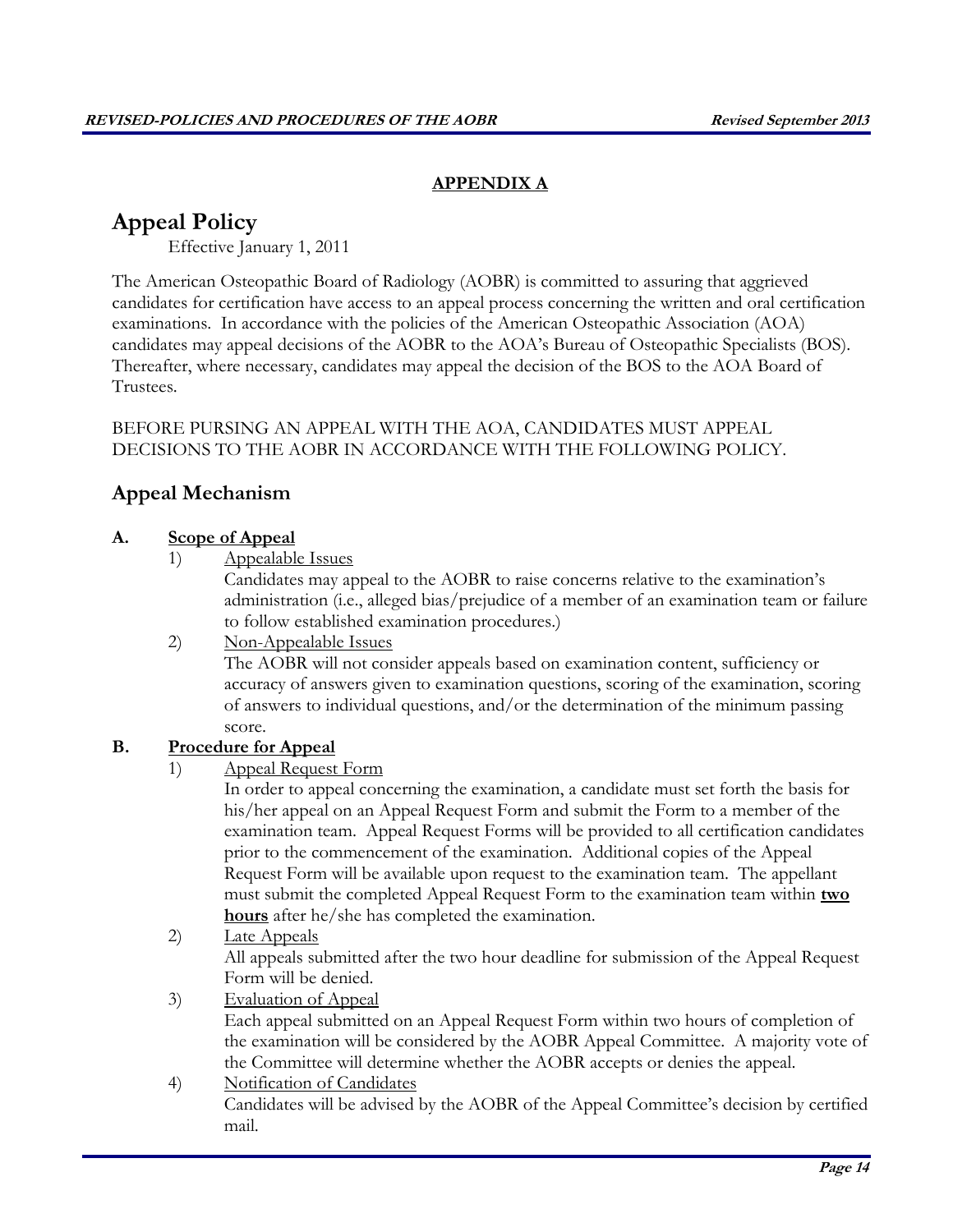## **C. Effect of Decision**

- 1) Decision to Accept Appeal
	- a. No Scoring or Recording of Examination. If the Appeal Committee accepts an appeal, then the candidate's examination will not be scored or recorded. It will not be counted as one of the three opportunities to take the examination under the current application.
	- b. Right to Retake Examination. A candidate whose appeal is accepted shall have the right to a new oral examination at the next scheduled examination date at no additional application or examination fee. (All other fees incurred are the responsibility of the candidate.) At that time, the examination will be conducted by a different examiner OR IN A MANNER THAT IS DETERMINED BY THE BOARD TO ADDRESS THE ISSUES RAISED IN THE APPEAL REQUEST. Retake examinations will be conducted in accordance with the format for the current examination.
	- c. Failure to Retake Examination. If for any reason the candidate elects NOT to retake the examination at the next scheduled date, his/her appeal shall be considered null and void, and the candidate will be required to reapply for the certification examination and his/her application shall be considered in accordance with the criteria in effect at the time he/she submits the new application. Exceptions (for good cause) to this stipulation will be considered on an individual basis by the Executive Committee.
	- d. Further Appeals
		- 1. Current Examination. The candidate whose appeal is accepted shall not have the right to further appeal of the current examination results, either within the AOBR or to the AOA.
		- 2. Subsequent Examination. The candidate whose appeal is accepted shall not have the right to appeal the next scheduled examination to the AOBR under this Policy. However, the candidate shall have the right to appeal to the AOA.
- 2) Decision to Deny Appeal

If an appeal is denied by the AOBR Appeal Committee, the candidate shall have the right to appeal to the American Osteopathic Association, Department of Education, Division of Certification, 142 East Ontario Street, Chicago, IL 60611.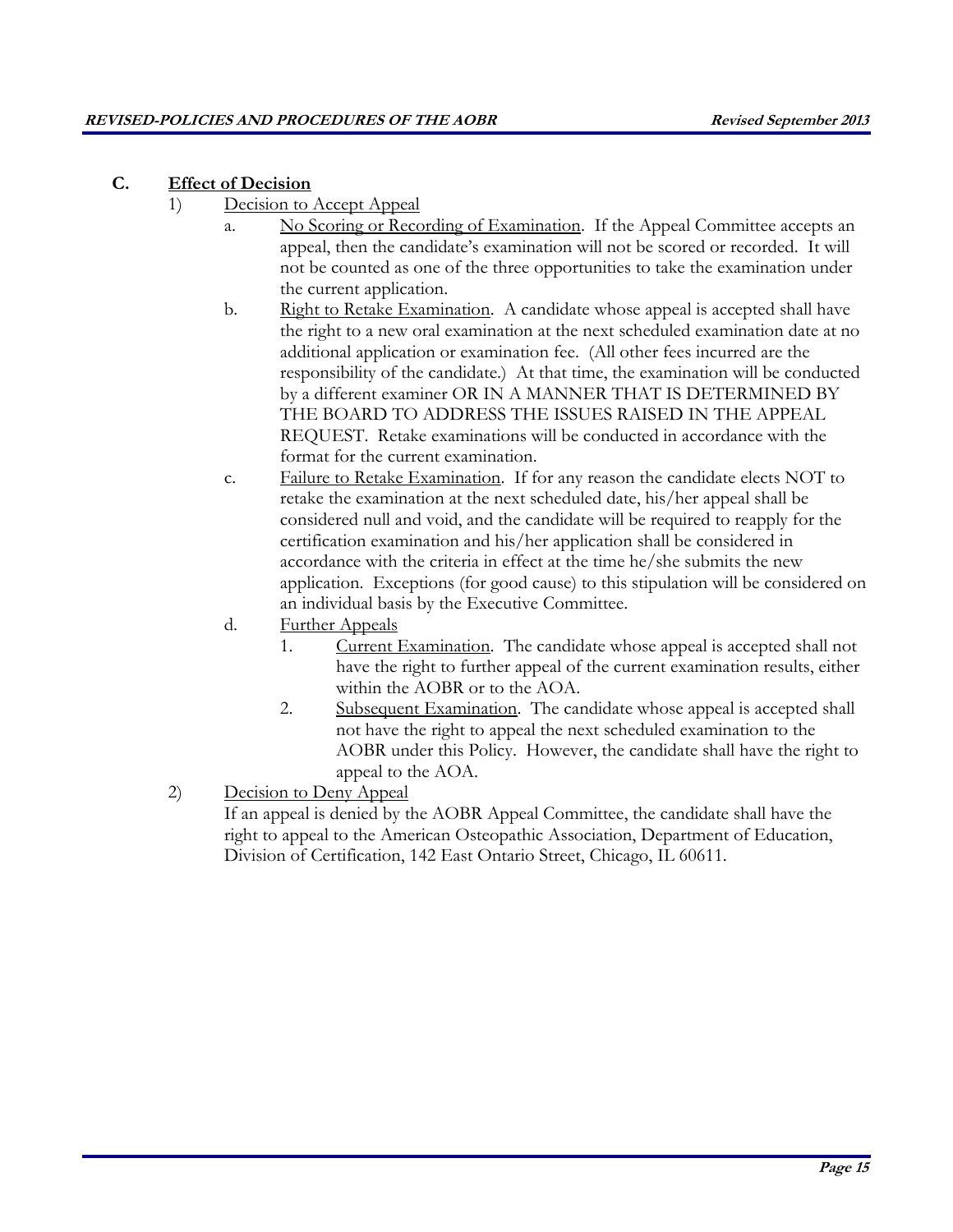## **APPENDIX B**

# **ADA Policy**

# **Americans with Disabilities Act and Special Testing Accommodations**

The American Osteopathic Board of Radiology (AOBR) is committed to a policy of compliance with federal, state and local laws and regulations. The AOBR has adopted the following policy in compliance with Americans with Disabilities Act (ADA). Physicians who are eligible for examination and meet the definition of disability may submit an application for accommodation of a disability by submitting the AOBR ADA Application Form.

### **Definition of Disability**

Under the ADA, a disability is defined as a physical or mental impairment that substantially limits one or more of the major life activities of the individual. An individual is not substantially limited in a major life activity if the limitation does not amount to a significant restriction when compared to the abilities of the average person.

### **Policy Statement**

All qualified candidates for board certification who suffer from a disability that, as defined in the ADA, may apply to the AOBR for accommodation of that disability. The AOBR shall have the discretionary authority, subject to review by the BOS Appeals Committee and the AOA Board of Trustees, to determine if an accommodation is appropriate or if the disability interferes with the candidate's ability to take the certifying examinations..

### **Procedure for Applying for Accommodation of Disability**

- The AOBR ADA Application Form requesting accommodation of a disability must be submitted in writing to the AOBR at least ninety (90) days prior to the examination date. The application must be supported by appropriate documentation of the diagnosis of disability and the need for accommodation, including the recent evaluation of the candidate by a qualified professional.
- The AOBR will complete its review for requests for accommodation in a timely fashion and advise the candidate within thirty (30) days of its receipt of a request for accommodation: (a) the requested accommodation will be granted; (b) the requested accommodation will be granted in part; (c) additional information is required; or (d) the requested accommodation will be denied.

### **Appeals**

If a request for accommodation has not been granted, a candidate may request that the Board reconsider its decision or appeal the Board's decision to the Appeal Committee of the Bureau of Osteopathic Specialists. Any appeal must be submitted to the BOS within sixty (60) days of the date of the AOBR written decision concerning the request for accommodation.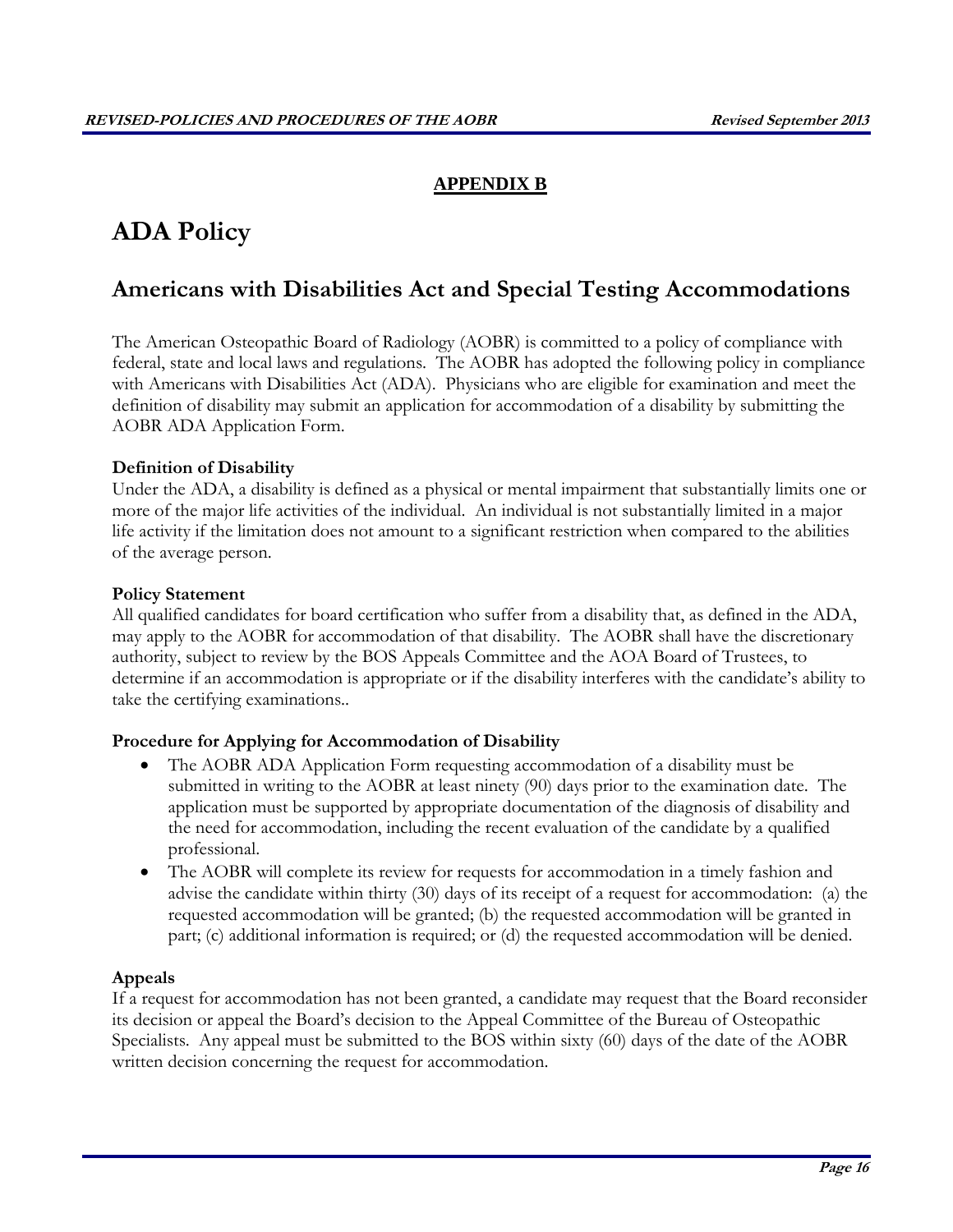## **APPENDIX C**

## **Osteopathic Continuous Certification (OCC)**

Section 1. Definition and Components

OCC is a program of lifelong learning and on-going self-assessment in which AOBR diplomates must demonstrate their rigorous commitment to achieving quality clinical outcomes for patients in a responsive, patient-focused setting. It includes methods of evaluating physician knowledge and skills applied to practice.

When developing the OCC process, the Board elected to create a phase-in timeline for diplomates, based on the date of their certificate expiration. Due to this phase-in, diplomates may enter the OCC process in a year other than year one (i.e. a diplomate who enters OCC in 2013 with a certificate that expires in 2016 will enter OCC in year seven (7) of the OCC process.) Therefore, requirements will vary based on this phase-in. Specific OCC requirements, broken down by year, can be found on the AOBR website.

Each participating diplomate will be required to comply with each of the following components:

## **Component 1 – Professional Status/Unrestricted Licensure**

Requires that physicians who are board certified by the American Osteopathic Association (AOA) hold a valid, unrestricted license to practice medicine in one of the 50 states or Canada. In addition, these physicians are required to adhere to the AOA's Code of Ethics. Licensure status will be verified with the AOA on an annual basis.

Diplomates with a restriction on their medical license(s) will be sent for review by the Certification Compliance Review Committee of the Bureau of Osteopathic Specialists (BOS). This committee will determine whether or not the diplomate will be allowed to continue within the OCC process in order to maintain their board certification.

## **Component 2 – Lifelong Learning/Continuing Medical Education**

Diplomates must adhere to AOA CME requirements to maintain certification: 120 credit hours per 3-year CME cycle, including 30 Category 1-A credits, and 50 Category 1 or 2 primary specialty credit hours. Of the 50 specialty hours, OCC will require that the diplomate obtain a minimum of 25% in their CAQ subspecialty area, if applicable. OCC will also require a specific number of the CME credit hours to be Self-Assessment CME (SAMs). The number of required SAMs is based on the year a diplomates' certification expires. The AOBR will require diplomates to obtain SAMs in the following areas: clinical content, non-interpretive skills and CAQ clinical content, if applicable. Specific SAM requirements can be found on the AOBR website. SAMs are educational venues, i.e. CME activities, workshops, reading assignments, online offerings, etc. usually offered by radiologic societies. Each SAM must include a self-administered examination and the diplomate must provide a certificate of attendance indicating the amount of credit earned, as provided by the organization offering the SAM. SAMs will count toward the CME requirement, as well as fulfilling the SAM requirement.

Diplomates must submit all CME obtained to the AOA CME Department for recording. CME status will be verified with the AOA on an annual basis.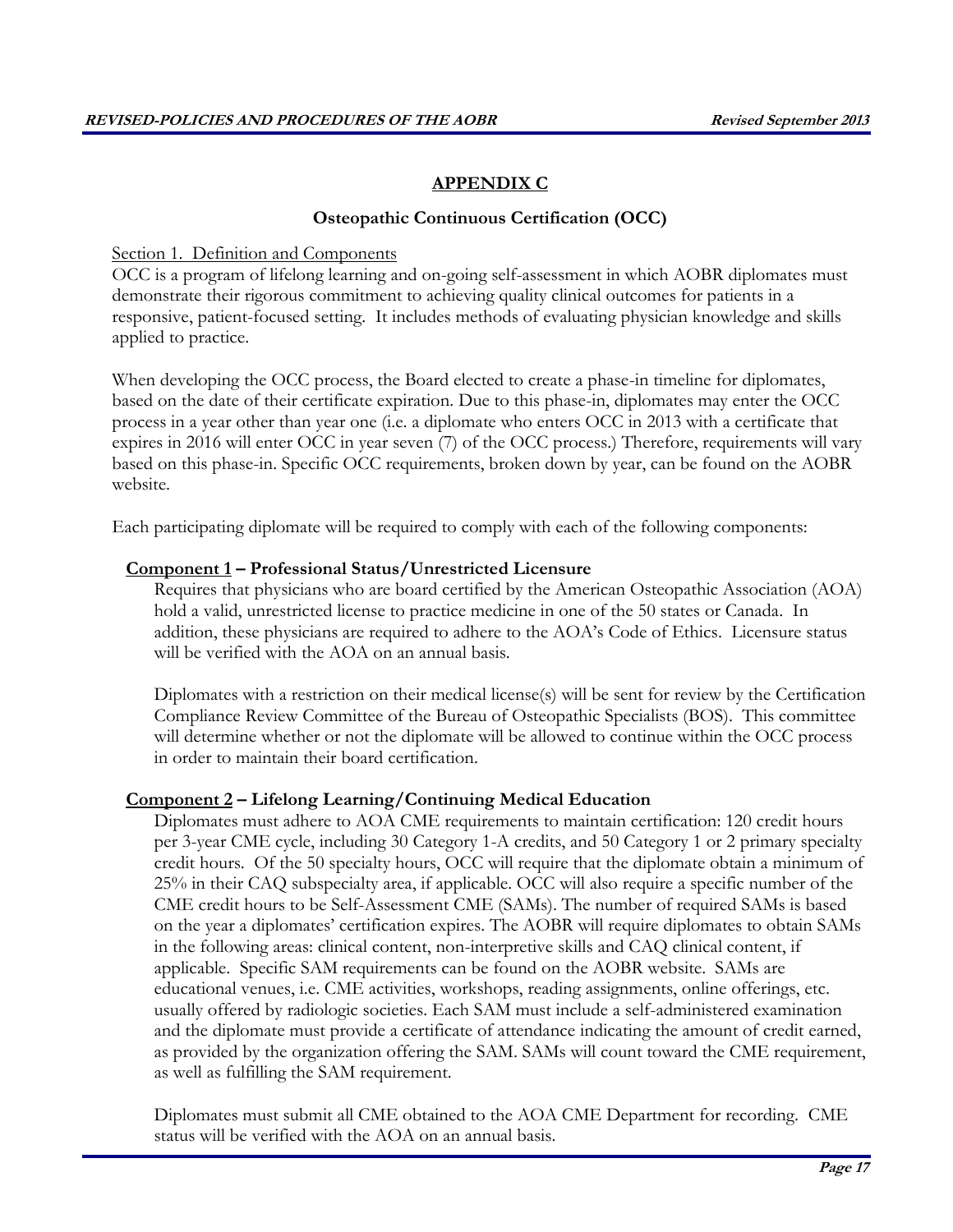### **Component 3 – Cognitive Assessment**

A diplomate will be required to demonstrate through a formalized, secure examination, that he/she has the fundamental diagnostic skills, medical knowledge and clinical judgment to provide quality care. Time-limited diplomates will be required to take and pass the OCC cognitive exam prior to the expiration of their certificate. Diplomates may begin taking the OCC cognitive exam up to three (3) years prior to the expiration date of the certificate (in the eighth, ninth or tenth year of the candidates certificate cycle). Non-time-limited certificate holders participating in OCC are eligible to take the cognitive examination at any time during their 10 year OCC Cycle.

Diplomates with a CAQ will be required to pass their diagnostic radiology OCC cognitive exam in order to be eligible to take the CAQ OCC cognitive exam.

The OCC cognitive exam will be offered twice per year (Spring and Fall.) Specific exam dates will be available on the AOBR website no later than 9 months prior to the exam.

### **Component 4 – Practice Performance Assessment and Improvement**

Each diplomate will be required to successfully complete a qualified OCC practice performance assessment every three (3) years or a total of three (3) projects per 10 year cycle using the diplomates own patient data. Patient data must be gathered within the three (3) year project period.

Due to the phase-in timelines that the Board has developed, diplomates should review the timeline specific to their certificate expiration year in order to determine project completion dates. This will provide the diplomate with information relating to when projects are scheduled to begin and when they are due.

The goal of the practice performance component is to demonstrate performance improvement in radiological knowledge and skills, including assessment activities of AOA specific core competencies. Each diplomate will be required to demonstrate that they can assess the quality of radiological care they provide compared to peers and national benchmarks and then apply the best evidence or consensus recommendations to improve that radiological care using follow-up assessments.

A diplomate must select a project from one of the following categories:

- Patient Safety
- Accuracy of Interpretation
- Practice Guidelines & Technical Standards
- Referring Physician Surveys
- Reporting Timeliness

Diplomates may participate in projects on an individual basis or within a group. If participating in a group setting, the diplomate must be able to attest to the number of their personal data points included in the group data.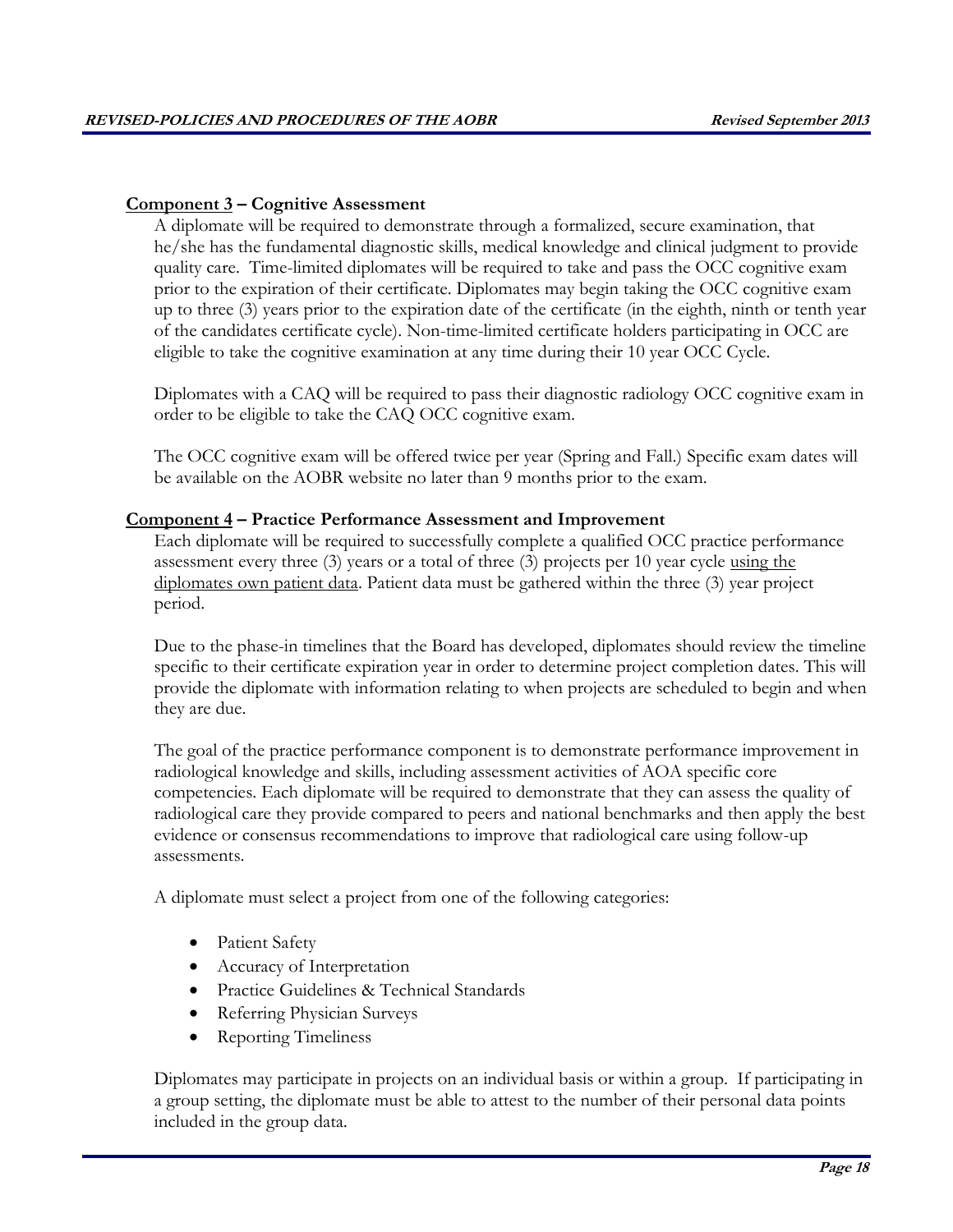Diplomates will be required to submit their project data to the AOBR approved third party vendor, which the Board will review and respond to the diplomate indicating approval status of their project. A template of the project submission form will be available on the AOBR website at all times for diplomates to use as a guide in the data collection process.

The Board will randomly audit OCC participants. It is incumbent upon the physician to retain the source data of each of his/her projects in the event of an audit.

## **Component 5 – Continuous AOA Membership**

Each diplomate will be required to maintain continuous and uninterrupted membership in the American Osteopathic Association (AOA). Membership status will be verified with the AOA on an annual basis.

### Section 2. Enrollment/Application Process

All diplomates who wish to participate in the OCC process must submit an OCC enrollment form along with an enrollment fee. Enrollment forms may be found on the AOBR website. In addition, participating diplomates will be required to pay an annual OCC fee.

The Board will offer a 50% reduced OCC annual fee for physicians in fellowship training and physicians in the military. Supporting documentation must be submitted to the Board in order to receive this reduced fee.

### Section 3. Non-Clinical Physicians

Non-clinical physicians are defined as diplomates who have no direct patient contact or clinical care. To maintain board certification under OCC, physicians must complete all components of the OCC process, but will be allowed to submit a PPA project that relates to their current job description. This project must be approved by the Board in order for the diplomate to proceed in the data collection process.

### Non-clinical categories include:

- A. Academic/Administrative/Research Physicians
- B. Retired Physicians
- C. Unemployed Physicians

Diplomates who consider themselves non-clinical must contact the Board to declare this status. Upon reentry into clinical practice, physicians must notify the Board within thirty (30) days following return to patient care.

### Section 4. Reporting

OCC participation information will be included on all physician profile reports through the American Osteopathic Information Association (AOIA.) The AOIA provides primary source verification for all osteopathic board certification, which is used by hospitals, state licensing boards, insurance companies, etc.